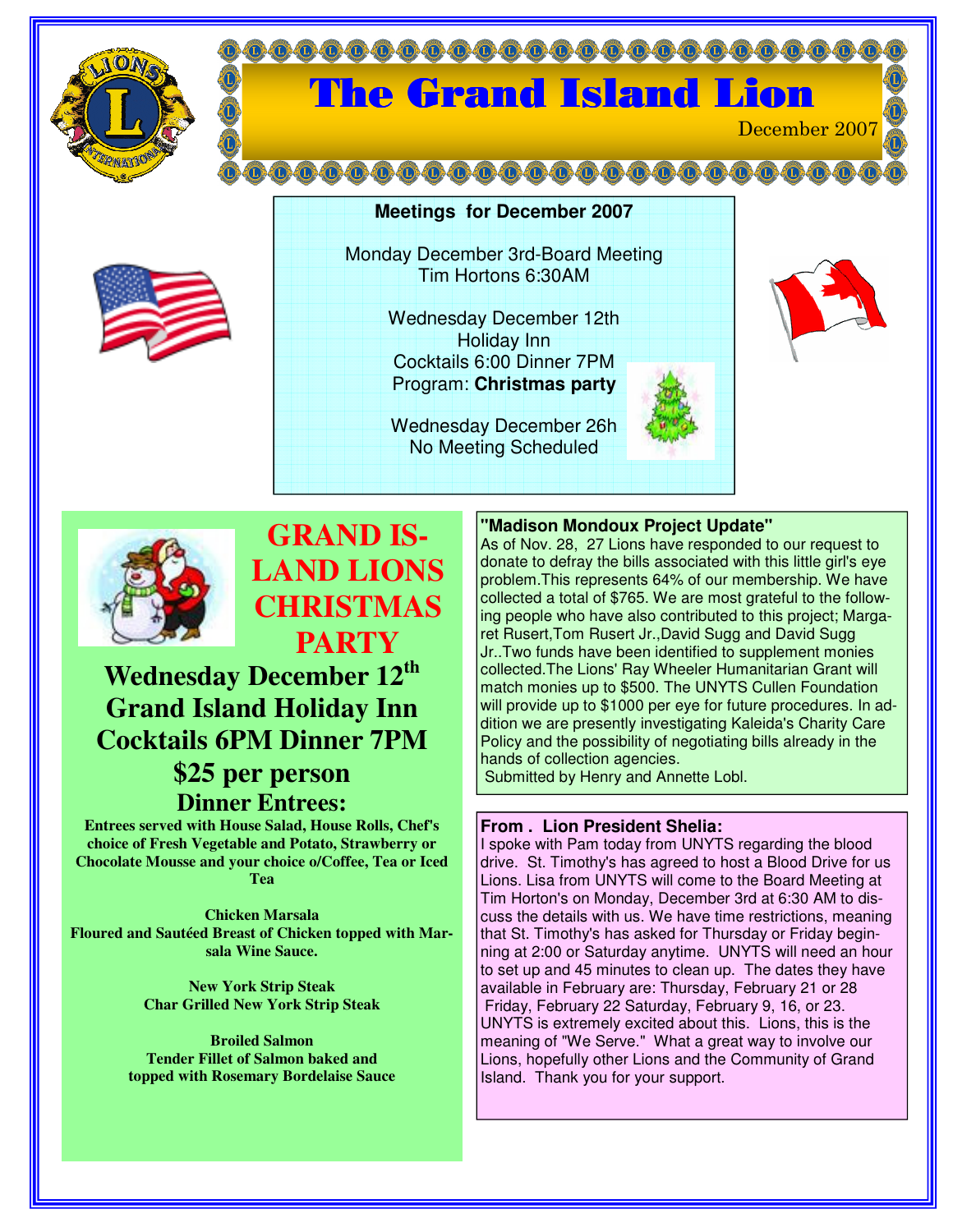

own of Wheatfield Lions Club, Inc. **Established 1973** 

HENRY I. SCIBISZ 73-75 / FRANK CONTRINO 75-80 / JOHN CASWELL 80-81 / SYLVESTER SCHOFIELD 81-82 / GERALD CONAHAN 82-83 / MAT JERLA 83-84<br>DON GRAF 84-85 / CHRIS STANZ 85-86 / JOHN ELZER 86-87 / SYLVESTER SCHOFIELD 81-82 / GE

## **Please see Lion Tom Witkowski for this event.**



#### **The winners of the Peace Poster District judging were:**

1st Place - Marshall Cancilla - Grand Island Lions club - V.E Conner Middle school - grade 8, age 13. Remarkable that this contestant won the district first also at age 11. 2nd Place - Isabel Trillizio - Kenmore Lions - St. John the Baptist - grade 7, age 12. 3rd Place - Lauren Boehnke - Youngstown Lions - Lewiston Porter Middle School - grade 8, age 13

Special Commendations were awarded to

Julia Wright - Newfane Lions - Newfane Middle School - grade 8, age 13 Kathy Wiegand - West Seneca Lion - West Seneca East - grade 8, age 13 Katherine Waweyniec - Alden Lions club - Alden Middle School - grade 8, age 13

Steve Spoth (along with Rick Zuppelli) gave our Lions a lecture and demonstration of Krav Maga at our 11/28 meeting. Steve has over 15-years experience in the martial arts and has had his black belt and his own school for over 10 years. He has been teaching both kids and adults for 12 years, and has been recognized for having one of the top 200 Martial Arts schools in the nation. He has also received numerous achievement awards from the Martial Arts industry. He was hand-picked by Darren Levine, chief instructor for Krav Maga in Los Angeles, to head up the Northeast Training Center for Instructors and has been training instructors for 5 years. He is currently training with Master Paul Garcia, who heads up one of the most successful schools in the country, and he has recently completed his instructor certification with Mike Kanarek in the Israeli system of Haganah. We are also one of three sister schools, one in Buffalo and two in Massachusetts. With his experience, it allows us to have the best programs available for both kids and adults.